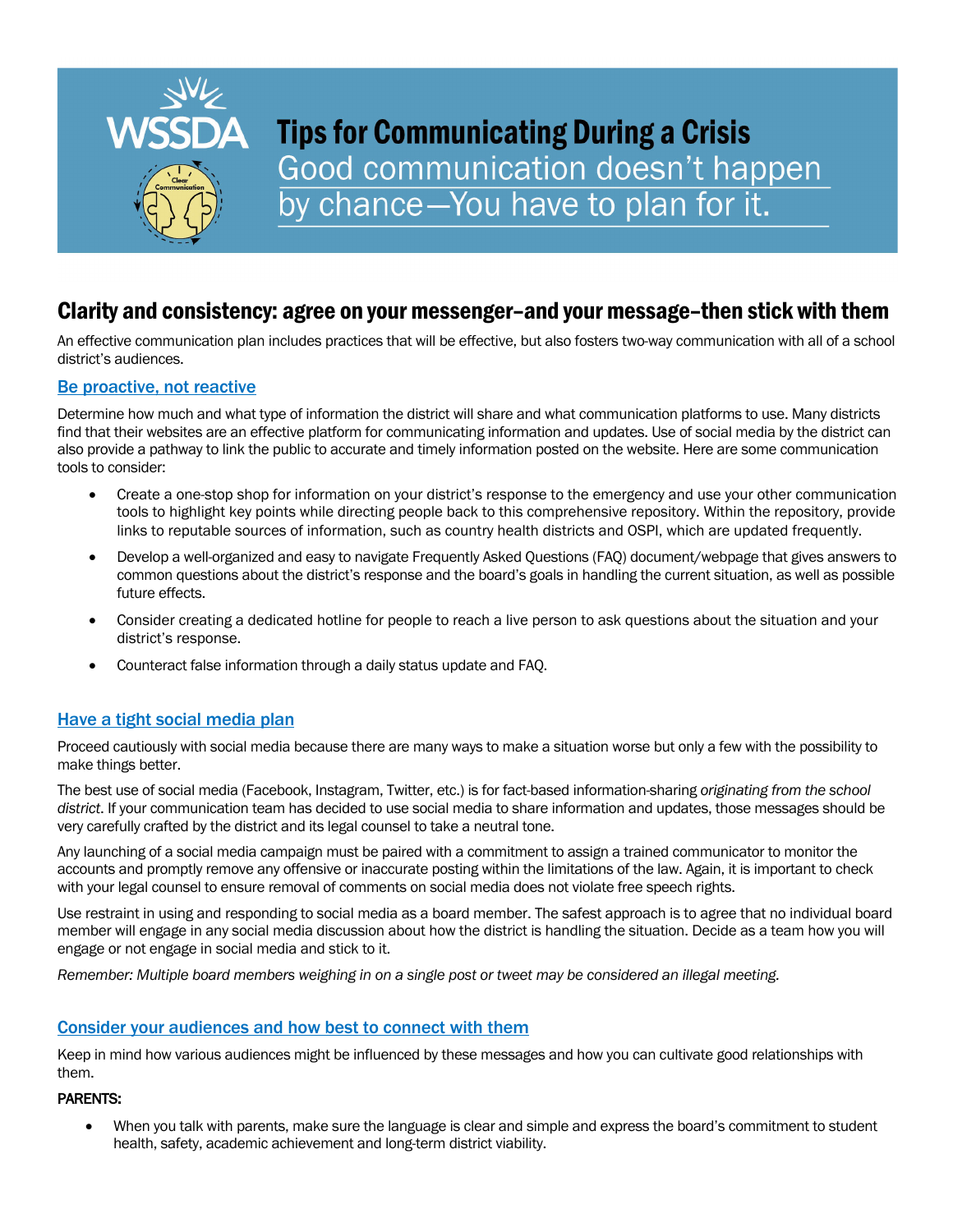- Help them understand the board's high-level mission and goals for their students and their tax dollars during the duration of the crisis.
- For specific questions or concerns, ask parents to reach out to the person closest to the situation within the school district. This might be a teacher, a coach or a principal. If they don't get the information they need at that level, refer then to the next most appropriate staff member, such as central office staff, a program director or the superintendent.
- It is important to have a proactive communication plan that keeps parents informed of the facts.

#### MEDIA:

- Like parents, the media's understanding of the details of an emergent situation may be very general, less detailed or even incorrect.
- Conflict is interesting and makes for good news stories. Provocative language and actions by stakeholders are much more interesting than the quiet, consistent approach taken by the district and board. Remember that it is better not to end up on the evening news or newspaper because of an action you or the board took that contributed to a conflict.

#### SCHOOL EMPLOYEES:

• Questions and concerns from staff should be directed back to the employee's supervisor. Remind school staff to follow the chain of command to ensure they are heard. If they persist in asking you to solve a problem for them, offer to work with them to connect with the appropriate person. Do not offer to solve the problem for them.

# **Expect challenging situations** and plan for contingencies

Communicating during challenging situations when emotions for all involved may be high is infinitely more difficult. Having a plan ahead of time makes it more likely that you will respond in a way that you will feel good about later.

Talk through how board members can appropriately respond to questions, comments, or even accusations in a variety of situations. Here is a checklist of situations in which your board-superintendent team (in collaboration with legal and communication personnel as appropriate) should agree on a consistent approach:

- At a board meeting before, during and after
- At the grocery store, at a school or sporting event, or at work
- § From a friend, neighbor, or church member
- § On Facebook, Twitter or other social media
- § Questions from a reporter
- § In an email or text
- § From a teacher
- § From a parent
- From a student
- From a community member

In challenging situations, try to model the behavior you want to encourage in others. When you take the situation seriously and offer empathy and concern, but not panic or blame, others will have a good role model to emulate as they, in turn, communicate with others.

# Talking points - plan ahead and practice so you are prepared

There are a variety of responses board members can consider using when responding to inquiries by the public or school district staff. Here are a few examples of talking points. All options should be reviewed and approved by your district's legal counsel and communication team before using:

- *We are very proud of our community's families, teachers and all staff in our school district. The board is committed to ensuring that the actions being taken are in the best interest of our students and staff and are sustainable for the district throughout the duration of the crisis.*
- *The board's job is to set the mission, vision and direction of the school district at a high level, with management and operations taking place at the superintendent and administrator level. Getting involved in the details of the day-to-day management and operations of our schools is inappropriate for the board. We have confidence in our superintendent and our staff to make the best decisions in the interest of our students.*